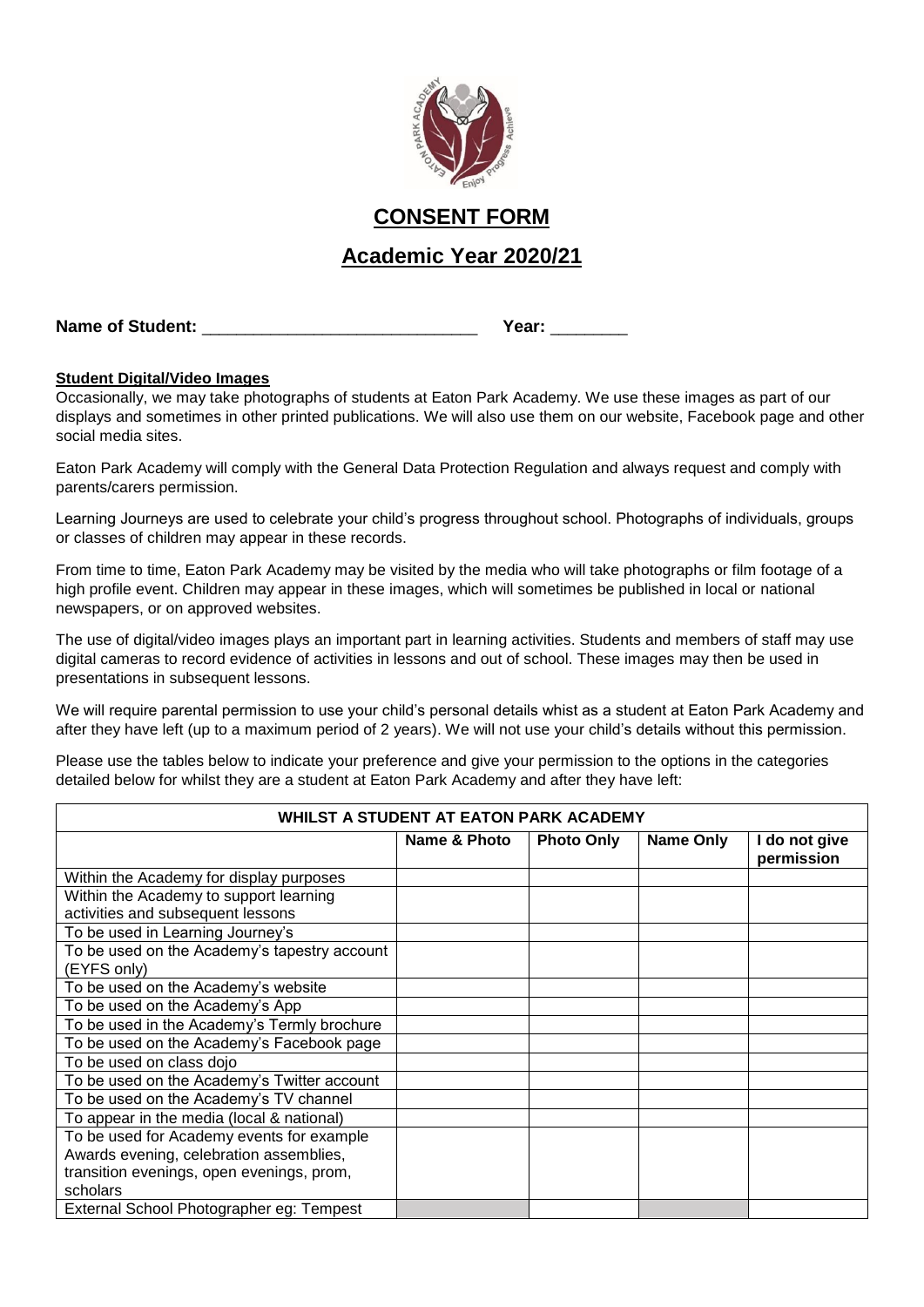| AFTER LEAVING THE ACADEMY (UP TO A MAXIMUM PERIOD OF 2 YEARS) |              |                   |           |                             |  |  |
|---------------------------------------------------------------|--------------|-------------------|-----------|-----------------------------|--|--|
|                                                               | Name & Photo | <b>Photo Only</b> | Name Only | I do not give<br>permission |  |  |
| Within the Academy for display purposes                       |              |                   |           |                             |  |  |
| Within the Academy to support learning                        |              |                   |           |                             |  |  |
| activities and subsequent lessons                             |              |                   |           |                             |  |  |
| To be used in Learning Journey's                              |              |                   |           |                             |  |  |
| To be used on the Academy's tapestry account                  |              |                   |           |                             |  |  |
| (EYFS only)                                                   |              |                   |           |                             |  |  |
| To be used on the Academy's website                           |              |                   |           |                             |  |  |
| To be used on the Academy's App                               |              |                   |           |                             |  |  |
| To be used in the Academy's Termly brochure                   |              |                   |           |                             |  |  |
| To be used on the Academy's Facebook page                     |              |                   |           |                             |  |  |
| To be used on class dojo                                      |              |                   |           |                             |  |  |
| To be used on the Academy's Twitter account                   |              |                   |           |                             |  |  |
| To be used on the Academy's TV channel                        |              |                   |           |                             |  |  |
| To appear in the media (local & national)                     |              |                   |           |                             |  |  |
| To be used for Academy events for example                     |              |                   |           |                             |  |  |
| Awards evening, celebration assemblies,                       |              |                   |           |                             |  |  |
| transition evenings, open evenings, prom,                     |              |                   |           |                             |  |  |
| scholars                                                      |              |                   |           |                             |  |  |
| External School Photographer eg: Tempest                      |              |                   |           |                             |  |  |

From time to time we may also issue marketing/publicity material for charities, fundraising events, outside agencies re holiday clubs etc. Please indicate below if you agree to receive such material:

| - - |  |  |
|-----|--|--|
|-----|--|--|

In accordance with guidance from the Information Commissioner's Office, parents/carers are welcome to take videos and digital images of their children at Academy events for their own personal use (as such use in not covered by the Data Protection Act). To respect everyone's privacy and in some cases protection, these images should not be published/made publicly available on social networking sites, nor should parents/carers comment on any activities involving other student/s in the digital/video images.

I agree that if I take digital or video images at, or of, - Academy events which include **images of children, other than my own**, I will not publish/make publicly available on social networking sites, not comment on any activities involving other student/s in the digital/video images.

| YAS<br>งก<br>w |  |
|----------------|--|
|----------------|--|

#### **School Trips**

For every school trip, a detailed letter will be issued home to gain your consent. If a trip has a payment attached to it and you pay via Parent Pay there is a consent box that will gain your permission. If you pay via Pay Point, you will be required to return your permission slip enclosed on the letter.

#### **Extra-Curricular PE**

There are a number of extra-curricular activities that take place after the school day in the PE Department, which include competitions and matches against other schools. Letters for each activity will be issued home to gain consent for your child to participate.

#### **Academy Minibus**

There may be occasions when your child is required to use the Academy minibus. Please indicate below giving your permission for this.

|  | I give permission for my child to travel in the Academy minibus: |  |  |  |  |  | Yes: |  | No |
|--|------------------------------------------------------------------|--|--|--|--|--|------|--|----|
|--|------------------------------------------------------------------|--|--|--|--|--|------|--|----|